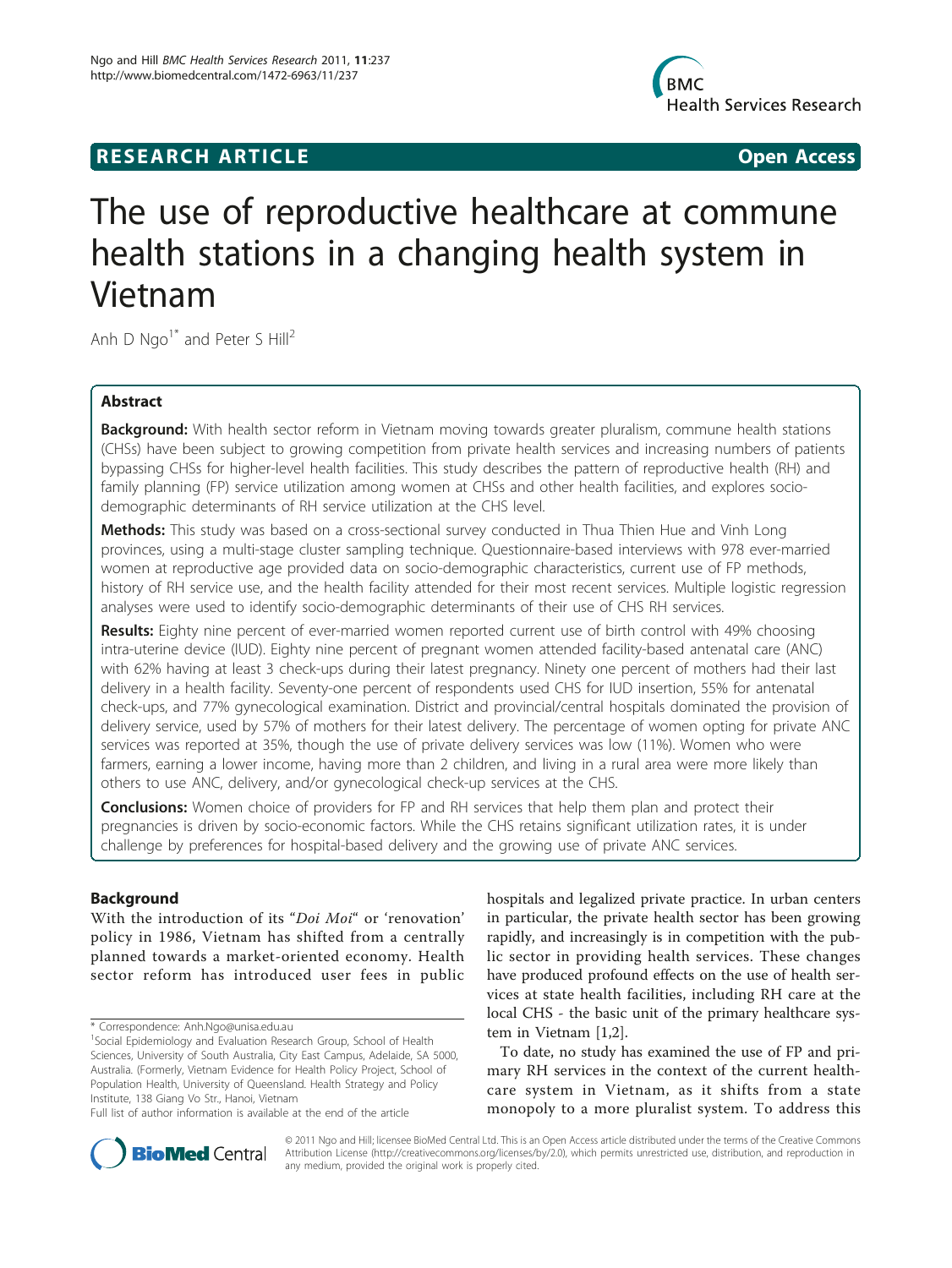shortcoming, this study aims to describe the pattern of FP and RH service utilization among women at the CHS and other state and private facilities, and to explore socio-demographic determinants of RH service utilization at the CHS level. It is intended to inform policy and program reviews that will strengthen the CHS primary RH network in the changing health system of Vietnam.

The state health system in Vietnam consists of 4 levels: the national level with the Ministry of Health and central hospitals; the provincial level with the Provincial Department of Health and provincial hospitals; the district level with district health centers and district hospitals; and the communal level with CHSs. RH and FP services are available at all-level state health facilities: central, provincial, district hospitals and CHSs.

Despite the changes in the health sector, the CHS retains its responsibilities as the primary access point to primary RH and FP services subsidized by the state budget, and is required to meet government numerical targets on basic RH and FP service use indicators. Every CHS is staffed by at least one midwife who acts as the focal point for RH services, including antenatal and post-natal care, delivery, gynecological examination and treatment, and FP services such as IUD, oral contraceptives, and condoms. Some CHSs located close to a hospital are restricted from providing delivery services. Local residents are entitled to free services at their local CHS but not at the CHS in other communes.

In addition to everyday RH services, CHSs are entrusted with responsibilities to register and manage all pregnant women in the commune, conducting 1-day monthly antenatal check-ups. There are also 3-day semiannual RH campaigns based at the CHS with assistance of midwifes or doctors from the district hospital. The primary purpose of these campaigns is early detection and treatment of reproductive tract infections (RTIs) including sexually transmitted infections, based on clinical examination [[3](#page-8-0)]. Since the restructuring of the national population program, there is a network of population collaborators affiliated with the local CHS, who have basic training in RH health education and services. Population collaborators conduct regular outreach communication activities, providing RH counseling and contraceptives (e.g. condoms, pills), and referring couples to the CHS for further FP and RH services such as IUD insertion, gynecological and antenatal check-ups [\[4\]](#page-8-0).

Private healthcare services in Vietnam comprise three differing service structures [[5](#page-8-0),[6\]](#page-8-0). Private hospital care is principally located in major cities. Compared to state hospitals, they have a reputation for their access to more advanced diagnostic and therapeutic technology, and their capacity to provide technically demanding services. Private outpatient clinics are operated by individuals or groups of full- or part-time physicians in urban, sub-urban and rural areas, under a license from provincial health authorities. They largely provide general or specialized health services for middle income patients. Third, "mobile" private practitioners–who can be nurses, assistant doctors, or retired doctors–are commonly present in rural areas, providing health services from their own homes without a license. These health practitioners are not included as part of the formal health system, although they play an important role in providing basic health services [[6](#page-8-0)]. For RH services at the commune level, private providers include doctors or practitioners (e.g. midwives, assistant doctors), and traditional birth attendants, who provide home-based delivery services [\[7](#page-8-0),[8](#page-8-0)]. In addition, local pharmacies can offer the commercial sale of birth control commodities such as oral contraceptives, without prescription.

With the reduction in government subsidies for CHS facilities, equipment, and human resources development, the quality of health services at CHSs has been perceived as deteriorating and is associated with less-qualified health staff, outdated equipment, limited drugs and supplies [\[2](#page-8-0)]. At the same time, the private sector has been increasingly popular and is associated with convenient opening hours, more competent staff, better equipment, and effective drug prescriptions [[9\]](#page-8-0). Reports suggest that increasingly, patients are seeking care at private clinics or bypassing their local CHS for higher level health facilities, willing to pay higher fees based on their perceptions of better quality and enhanced technology [\[1,2,10,11\]](#page-8-0).

# The Study Sites

This study is part of the baseline assessment of a project supported by Marie Stopes International Vietnam, that aims to create public-private partnerships to improve access to services and the quality of primary RH care, in two provinces, Thua Thien Hue and Vinh Long, in Vietnam. Thua Thien Hue is located in the center of Viet Nam with a total population of 1,143,500, of which 284,149 women are at reproductive age (15 - 49). The province has 1 central hospital, 9 district hospitals, and 152 CHSs located in urban, semi-urban, rural, and mountainous areas. Based in the Mekong delta region, Vinh Long province has a population of 1,057,000. The state health care network consists of 107 CHSs, 8 district hospitals, and 1 provincial hospital. People in districts bordering with Can Tho city may seek RH services at the Can Tho central hospital. Almost all CHSs in the 2 provinces are staffed by a doctor [\[4\]](#page-8-0).

Studies sites included 1 urban district (Hue city), 2 rural districts of Thua Thien Hue, and 3 rural districts of Vinh Long. As these districts received no external support for primary RH care, they can be considered to represent the baseline for state provided RH services. In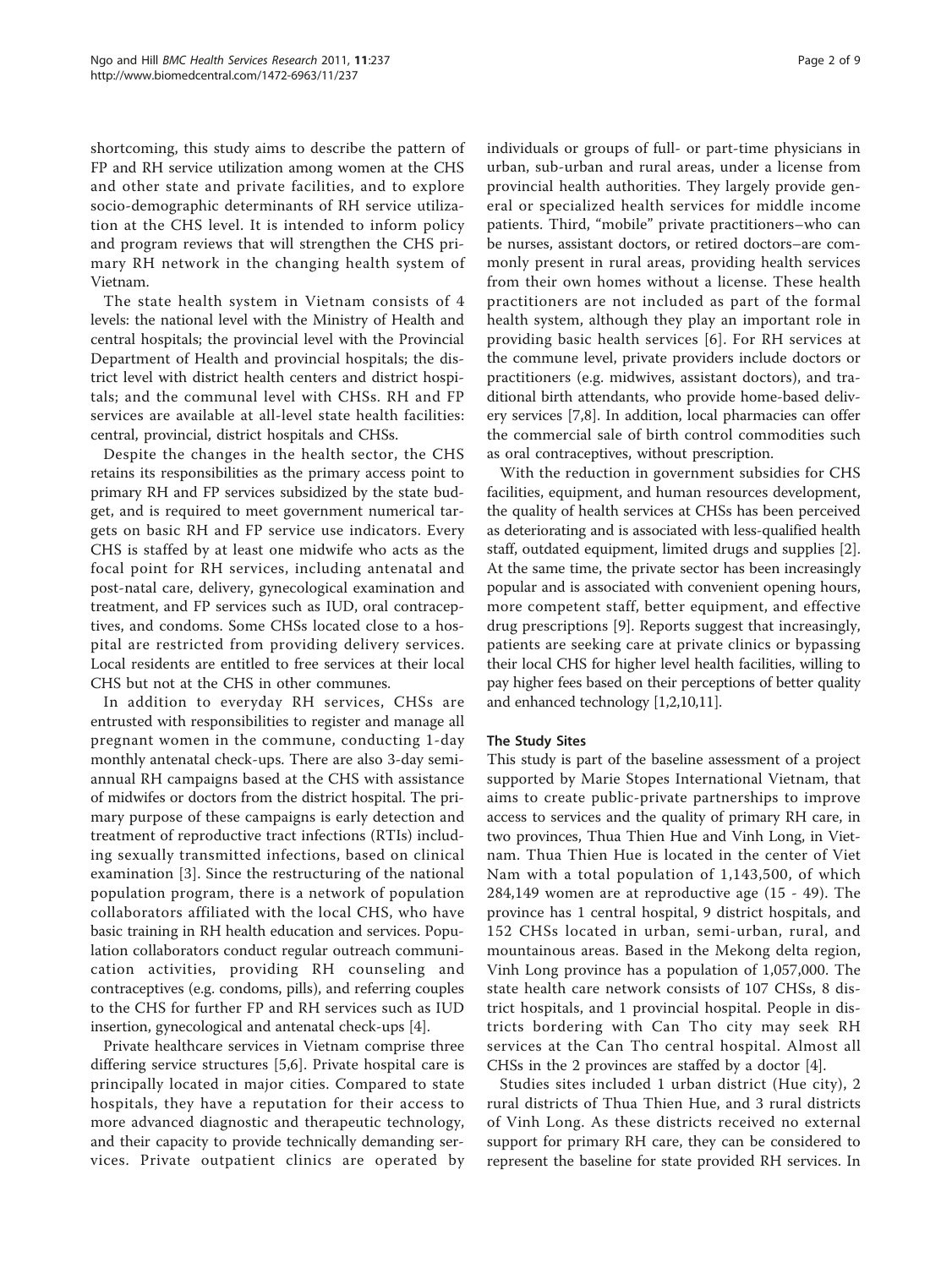each of these districts, the state primary healthcare network was well-established, with each commune having a CHS and a team of population collaborators. In contrast, RH private clinics were mostly concentrated in urban areas, and were often run by a gynecologist working in a major hospital. Only 3 out of 5 rural districts had a gynecologist working in the district hospital and 2 rural districts in Vinh Long had an accredited private RH clinic (i.e. with a license from provincial health authorities) operated by this specialist [[12](#page-8-0)].

# Methods

The study was a cross-sectional survey, using a multistage cluster sampling design to recruit participants. The first stage selected 5 communes from each of the selected districts, using proportional to population size techniques, totaling 30 communes in the 2 provinces. The second stage involved the random selection of 1 village or residential group in each commune where 30 households were randomly drawn for interviews of all women at reproductive age (15-49). In total, 900 households with 1 417 women were included in this study.

Data was collected using questionnaire-based interviews, consisting of mutiple-choice questions on respondents' socio-demographic characteristics (e.g. age, marital status, occupation, education, number of living children, income), their RH and FP service use (see Additional File [1\)](#page-7-0). Women were also asked about the health facility where they attended antenatal care during their last pregnancy or received their most recent gynecological examination, and the place where they had their latest delivery. These three RH services were considered to constitute basic RH healthcare provided at the local CHS or other state health facilities in Vietnam. Women were interviewed at home by a trained interviewer who was a member of the commune Women's Union. Data collection was completed from April to May, 2010. As mentioned earlier, the research was undertaken as a baseline survey, commissioned by Marie Stopes International Vietnam for planning an intervention in the 2 selected provinces. Ethical approval was given by the Ethic Committee of the Thua Thien Hue and Vinh Long Provincial Departments of Health.

Data were entered into Epi Info, then transferred to STATA version 9.0 for processing and analyses. Ten percent of questionnaires were double entered to check consistency. Data analyses consisted of two sequential steps. First, descriptive analysis was performed of the socio-demographic characteristics of all study participants and the frequency distributions of variables of interest, including the current use of FP method(s), history of ANC, delivery, and gynecological check-up service use, and the health facility where women attended for their most recent service.

Second, logistic regression analyses were performed of factors related to the use of the following services in the local CHS: (i) antenatal check ups during the last pregnancy, (ii) their latest delivery, and (iii) their most recent gynecological examination. The dependent variable was based on whether or not women who visited a health facility for these services reported selecting their local CHS. Independent variables of interests included: women's age (above vs. below the median), number of living children (having 2 children or less vs. 3 children or more), religion (Buddhist, Catholic, other, and none), ethnicity (majority vs. minority), occupation (farming vs. other), education (secondary school or less vs. high school or more), income (4 quartile groups), current living location (urban vs. rural), and study province (Vinh Long vs. Thua Thien Hue). The statistical model for the use of CHS delivery services excluded those who required a cesarean section and those who reported that delivery service was unavailable at their local CHS at the time the women gave birth. Each socio-demographic variable was analyzed first as a univariate predictor to obtain a crude odds ratio (OR) and 95% confidence intervals (CI). Significantly related variables ( $p$  <0.05) were subsequently included in a multivariate analysis to obtain an adjusted OR and 95% CI. Only factors that were significantly associated with the outcome variable in the multi-variate analytical model were retained in the final reduced model.

# Results

The sample consisted of 678 women (48%) in Vinh Long and 739 women (52%) in Thua Thien Hue. Median age was 31. Sixty-six percent of respondents were married; 31% were single, and 3% were widowed or divorced. The demographic characteristics of respondents are presented in Table [1](#page-3-0).

### FP service use

Among 439 single women, only 13 (3%) reported having a current sexual partner, and 9 reported current use of a birth control method. Given these small numbers, analyses of FP service use were limited to ever-married participants ( $n = 978$ ). The rate of FP service use among ever-married women was 88.5% after excluding those who reported not using a birth control due to one of the following reasons: being pregnant, having just given birth, or being menopausal. IUD appears to be the most common method, utilized by 49% of women, followed by condoms (16%), oral contraceptives (15%), and the rhythm method (14%). Male or female sterilization was used by 5.5%, and injected contraceptives by 3.8% of married women. The sum of these percentages was 104% as a few women reported concurrent use of condoms and the rhythm method.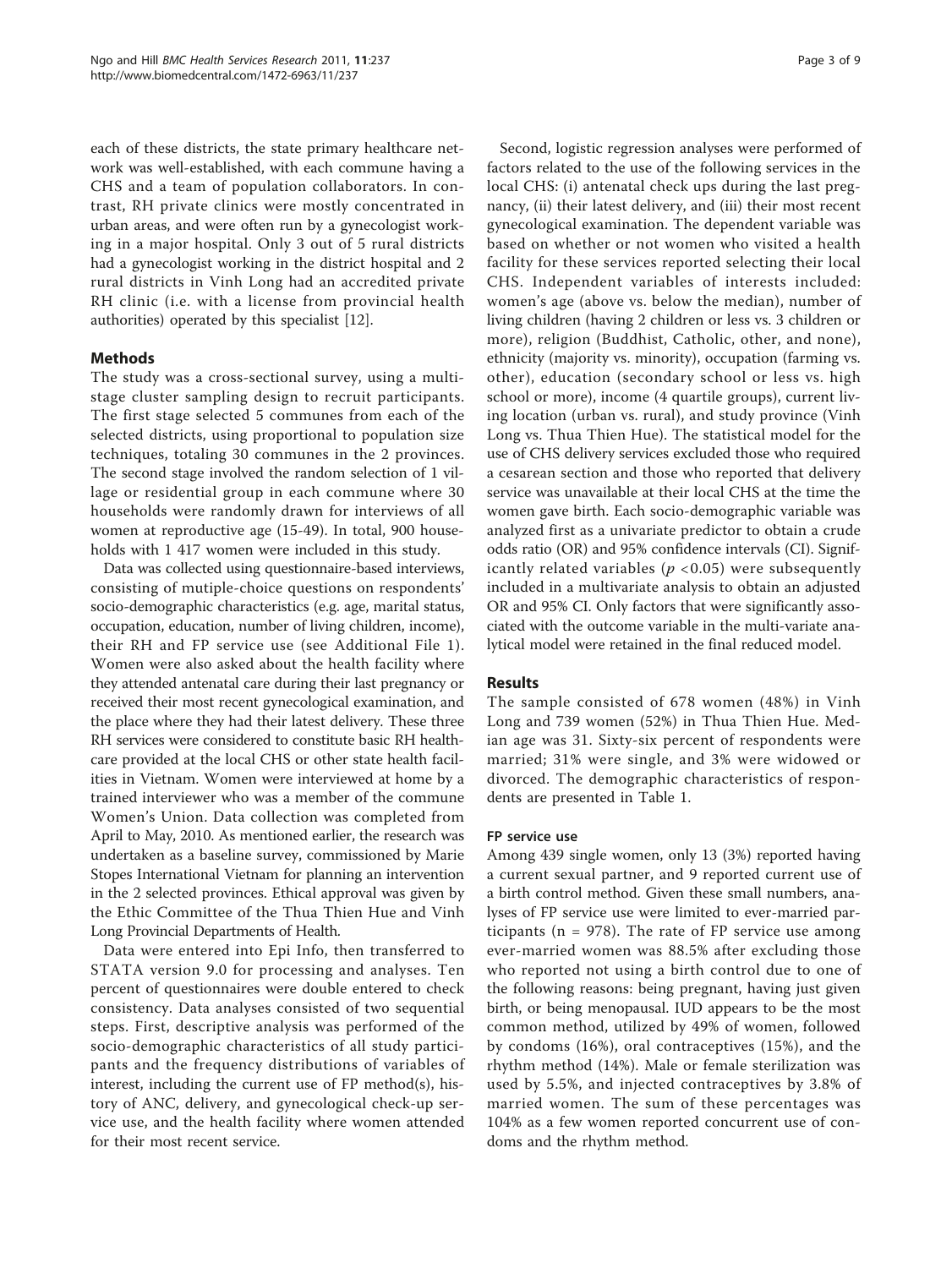| Variable                 | n   | $\%$               | Variable        | n   | %              |  |
|--------------------------|-----|--------------------|-----------------|-----|----------------|--|
| Province                 |     |                    |                 |     |                |  |
| Vinh Long                | 678 | 48                 | Religion        |     |                |  |
| Thua Thien Hue           | 739 | 52                 | Buddhist        | 556 | 39             |  |
| Age                      |     |                    | Catholic<br>75  |     | 5              |  |
| $<$ = 31                 | 740 | 52                 | Other           | 58  | $\overline{4}$ |  |
| > 31                     | 677 | 48                 | None            | 728 | 52             |  |
| <b>Marital status</b>    |     |                    | Occupation      |     |                |  |
| Single                   | 439 | 31                 | Farmer          | 570 | 40             |  |
| Ever-married             | 978 | 69                 | Non-farming job | 847 | 60             |  |
| Number of children       |     | Location of living |                 |     |                |  |
| None                     | 435 | 33                 | Urban<br>213    |     | 15             |  |
| $1$ or $2$               | 635 | 45                 | 1204<br>Rural   |     | 85             |  |
| > 2                      | 307 | 32                 | Income          |     |                |  |
| <b>Education</b>         |     |                    | 1st quartile    | 356 | 25             |  |
| Secondary school or less | 960 | 68                 | 2nd quartile    | 416 | 29             |  |
| High school or more      | 457 | 32                 | 3rd quartile    | 296 | 21             |  |
|                          |     |                    | 4th quartile    | 349 | 25             |  |

<span id="page-3-0"></span>Table 1 Socio-demographic characteristics of surveyed respondents (n = 1417)

Regarding the source of FP services, 71% of the 464 women using IUDs reported visiting the local CHS, with 19% selecting district hospitals, 8% private clinics, and 2% other facilities for their last IUD insertion. For condoms and other contraceptives (e.g. oral, injections), the CHS appears to be the major source, reported by 61% women, followed by population collaborators (37%), and then pharmacies (18%). Only 5% of women had obtained these birth control supplies from a hospital, with 2% using a private clinic (Table 2). The total percentage of 123% reflects the availability of contraceptives from multiple sources.

#### Antenatal care service use

Of 964 women who had ever experienced a pregnancy, 857 (89%) reported having facility-based antenatal care with 62% having at least 3 check-ups during their last pregnancy. Among these 857 women, more than half (55%) used the CHS, 35% private clinics, and 31% the district hospital. Approximately 10% of women went to the provincial or central hospital for this service. The total percentage was greater than 100%, as women may visit multiple health facilities during the gestational period (Table [3\)](#page-4-0).

Analyses of data by provinces found that in Thua Thien Hue, the local CHS was the most favorable service provider in rural districts, attracting 76% of women, compared to district hospitals (34%), and private clinics (15%). In the city, private clinics ranked first, visited by 50% of women, with the local CHS and district hospital each reporting access by 32% of women. In both settings, around 5% of women reported visiting Hue central hospital for ANC services during their last pregnancy (Figure [1](#page-4-0)). In Vinh Long where the survey

| <b>Health facility</b>               | Last IUD insertion<br>$(n = 464)$ |           | Condoms/other contraceptives |      |  |
|--------------------------------------|-----------------------------------|-----------|------------------------------|------|--|
|                                      | n                                 | $\%$      | n                            | $\%$ |  |
| CHS                                  | 329                               | 71.0      | 345                          | 60.8 |  |
| Pop. Collaborators                   | <b>NA</b>                         | <b>NA</b> | 208                          | 36.7 |  |
| Pharmacy                             | <b>NA</b>                         | <b>NA</b> | 102                          | 18.0 |  |
| Dist. Hospital                       | 86                                | 18.5      | 24                           | 4.2  |  |
| Provincial/central hospital hospital |                                   | 1.7       |                              | 0.9  |  |
| Private clinics                      | 37                                | 8.0       |                              | 1.9  |  |
| Other                                |                                   | 0.9       |                              | .9   |  |

Table 2 Sources of FP services

NA: Not applicable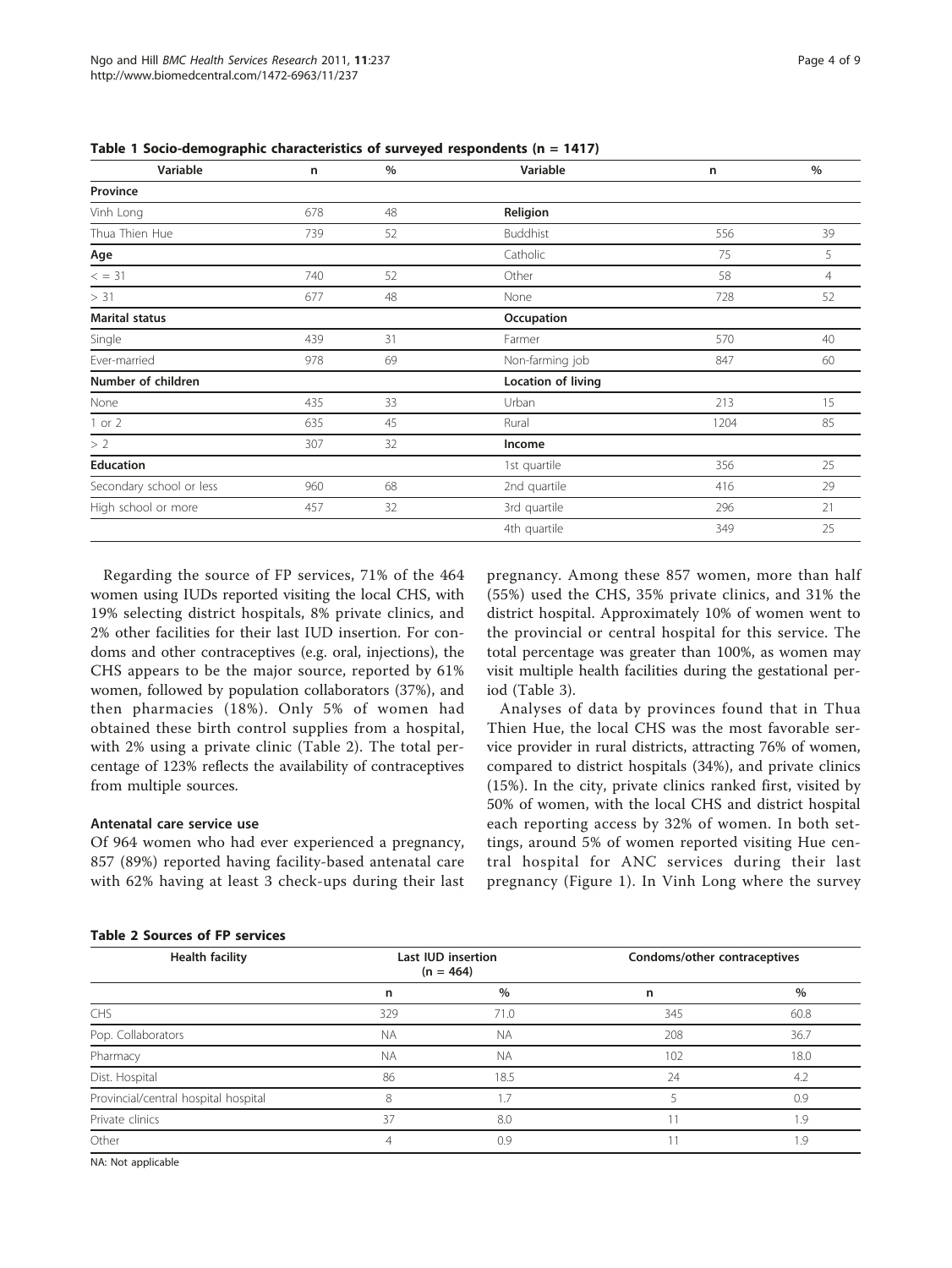<span id="page-4-0"></span>Table 3 The use of antenatal check-up and delivery service by health facility

| <b>Health Facility</b> | Antenatal<br>check-up<br>$(n = 857)$ |               | <b>Delivery</b><br>$(n = 942)$ |      | Gyn.<br>examination<br>$(n = 759)$ |           |
|------------------------|--------------------------------------|---------------|--------------------------------|------|------------------------------------|-----------|
|                        | n                                    | $\frac{0}{0}$ | n                              | $\%$ | n                                  | $\%$      |
| <b>CHS</b>             | 473                                  | 55.2          | 181                            | 19.2 | 585                                | 77.1      |
| Dist. hospital         | 269                                  | 31.4          | 351                            | 37.3 | 62                                 | 8.2       |
| Prov./Cent. hospital   | 84                                   | 9.8           | 188                            | 20.0 | 24                                 | 3.2       |
| Private clinic         | 303                                  | 35.4          | 106                            | 11.3 | 80                                 | 10.5      |
| Home                   | <b>NA</b>                            | <b>NA</b>     | 66                             | 7.0  | <b>NA</b>                          | <b>NA</b> |
| Self-delivery          | <b>NA</b>                            | <b>NA</b>     | 22                             | 2.2  | <b>NA</b>                          | <b>NA</b> |
| Other                  | 6                                    | 0.7           | 28                             | 3.0  | 8                                  | 1.0       |

NA: Not applicable

only included rural communes, an almost equal proportion of women (47% and 46%) reported using CHSs and private clinics, with 29% visiting the district hospital, and 15% going to the provincial or central hospital for ANC services (Figure [2](#page-5-0)).

## Delivery service use

Of 942 women who reported a delivery, 854 (91%) had their latest delivery in a health facility. The district hospital was selected by the highest proportion of women (37%), followed by provincial or central hospitals (20%), then CHS(19%), and private providers(11%). Only 7% of women had home-based delivery with a birth attendant and 2% practised self-delivery (Table 3).

### Gynecological check-up service use

Sixty four percent of surveyed women (n = 759) reported having undertaken gynecological check-ups. During the most recent check-up, the highest percentage (77%) visited the local CHS, 11% opted for private clinics, 8% went to the district hospital. Only 3% went to the provincial/central hospital for this service (Table 3).

# Socio-demographic determinants of RH service use at the local CHS

Table [4](#page-5-0) presents the results of the logistic regression analyses. The analyses found that the CHS antenatal check-up and gynecological examination services were both strongly related to number of children  $\zeta = 2$  vs. > 2), religion (Buddhist vs. each of other groups: Catholic, non-Buddhist and non-Catholic, and non- religious affiliation), occupation (farmers vs. other groups: government cadres, factory workers, small traders, and students), and self-reported income (first quartile vs. each of other 3 quartiles). Women with more than 2 children, having a non- Buddhist/non-religious affiliation, or living in Thua Thien Hue (compared to Vinh Long) were more likely than others to attend antenatal check-ups during their latest pregnancy, or to have their most recent gynecological examination at their local CHS.

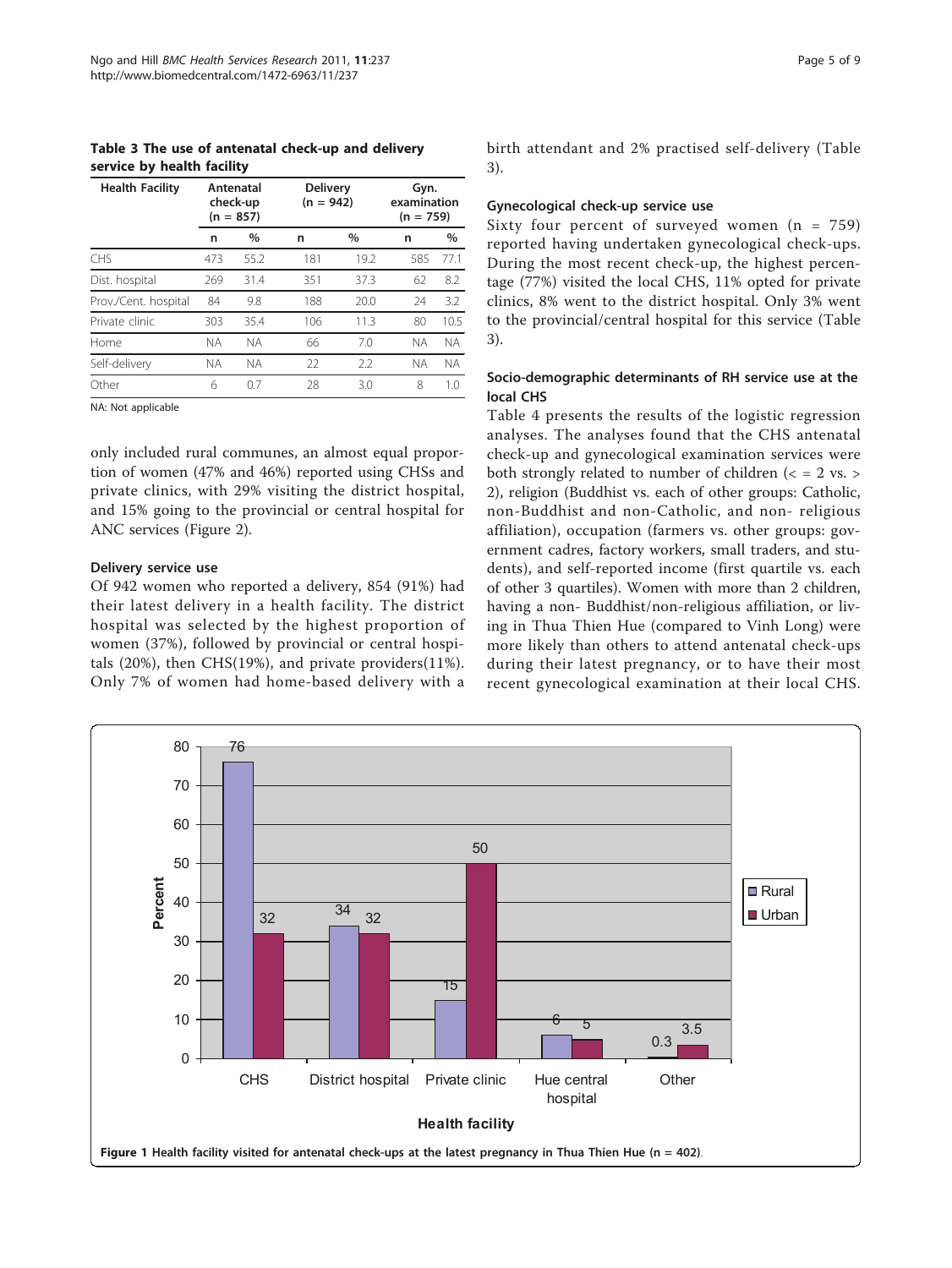<span id="page-5-0"></span>

Women with a non-farming occupation or earning a higher income were less likely than others to visit their local CHS for these two services. Regarding delivery service use, mothers of minority ethnic groups were more likely than those of the majority ethnic group to have their latest delivery at the local CHS, which was also

true for non-Buddhist/non-religious mothers compared with Buddhist mothers. Women from non-farming occupations, or earning a higher income, were less likely to choose CHS-based delivery. It is noted that the use of CHS antenatal check-up service was significantly related to living location, with rural women more likely

| <b>Factors</b>  | Category        |                                  | OR (95% CI)                    |                                      |
|-----------------|-----------------|----------------------------------|--------------------------------|--------------------------------------|
|                 |                 | Antenatal check-up ( $n = 835$ ) | <b>Delivery</b><br>$(n = 577)$ | Gynecological check-up ( $n = 718$ ) |
| Children        | $\leq$ = 2      | Ref                              | Ref                            | Ref                                  |
|                 | > 2             | $1.61(1.13 - 2.31)$              | <b>NS</b>                      | $1.62(1.01 - 2.06)$                  |
| Religion        | <b>Buddhist</b> | Ref                              | Ref                            | Ref                                  |
|                 | Catholic        | $2.91(1.36-6.25)$                | 3.05(1.49-6.26)                | 3.19(1.04-9.85)                      |
|                 | Other           | 3.10(1.39-6.90)                  | $2.85(1.16 - 7.01)$            | 7.91(2.24-27.97)                     |
|                 | None            | 2.01(1.38-2.92)                  | 2.17(1.39-3.38)                | 3.60(2.36-5.49)                      |
| Ethnicity       | Majority        | Ref                              | Ref                            | Ref                                  |
|                 | Minority        | <b>NS</b>                        | $2.20(1.32 - 3.69)$            | <b>NS</b>                            |
| Occupation      | Farming         | Ref                              | Ref                            | Ref                                  |
|                 | Non-farming     | $0.64(0.45 - 0.90)$              | $0.22(0.15 - 033)$             | $0.72(0.57 - 0.91)$                  |
| Living location | Urban           | Ref                              | Ref                            | Ref                                  |
|                 | Rural           | 2.79(1.59-4.91)                  | <b>ND</b>                      | <b>NS</b>                            |
| Province        | Vinh Long       | Ref                              | Ref                            | Ref                                  |
|                 | Thua Thien Hue  | $2.83(1.88 - 4.26)$              | <b>NS</b>                      | $3.33(2.11 - 5.26)$                  |
| Income          | 1st quartile    | Ref                              | Ref                            | Ref                                  |
|                 | 2nd quartile    | $0.79(0.53 - 1.17)$              | $0.73(0.47 - 1.13)$            | $0.41(0.24 - 0.71)$                  |
|                 | 3rd quartile    | $0.52(0.33 - 0.83)$              | $0.57(0.34 - 0.97)$            | $0.40(0.22 - 0.75)$                  |
|                 | 4th quartile    | $0.42(0.26 - 0.67)$              | $0.33(0.18 - 0.61)$            | $0.34(0.18 - 0.63)$                  |

|  |  | Table 4 Factors related to the use of RH services available at the local CHS (Reduced logistic regression model) |
|--|--|------------------------------------------------------------------------------------------------------------------|
|--|--|------------------------------------------------------------------------------------------------------------------|

NS: not statistically significant so not included in the model; ND: the variable is excluded because none of the urban women reported delivery at CHSs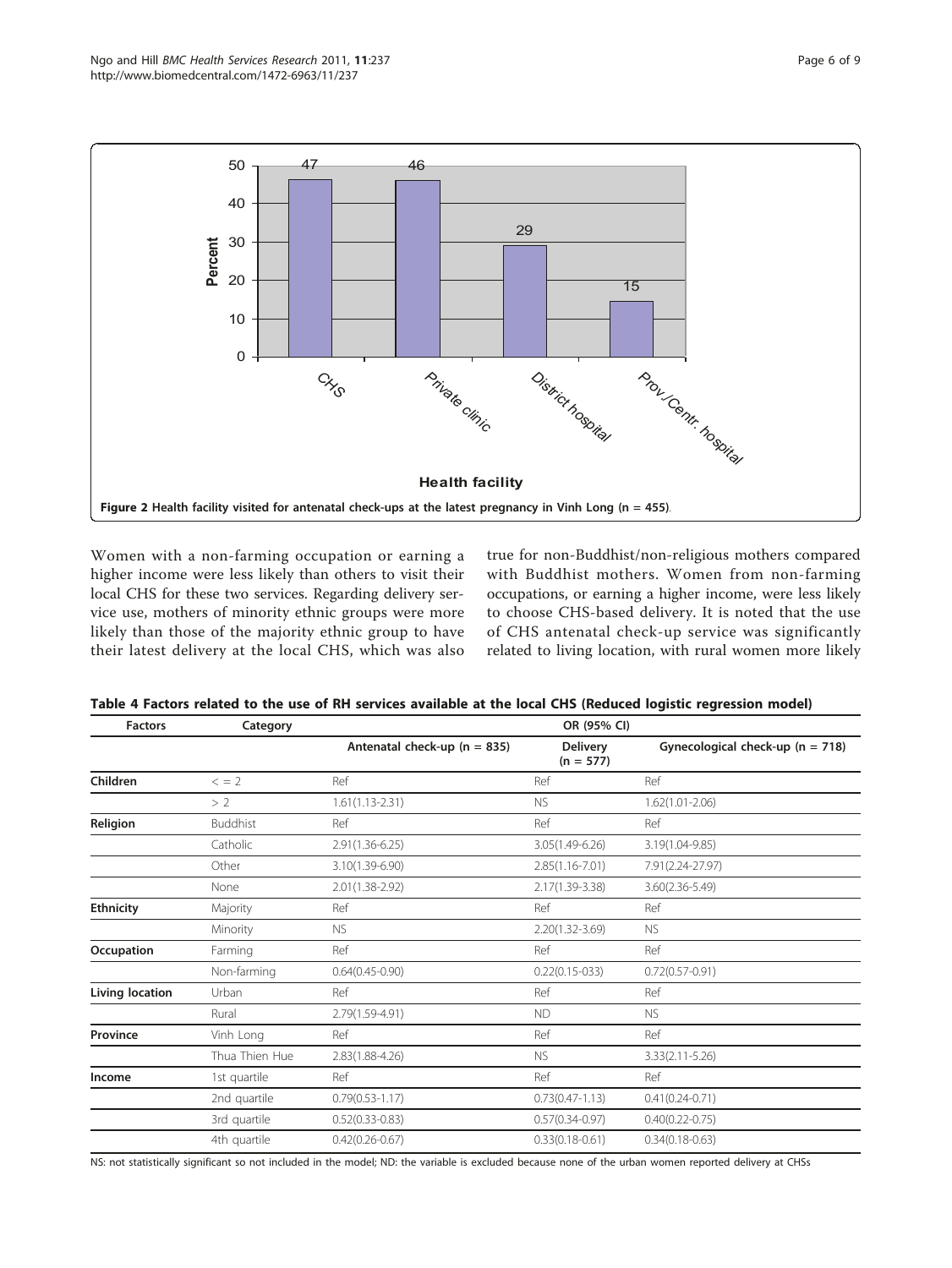than their urban counterparts to use this CHS service. None of women in the city reported having their latest delivery at the CHS.

# **Discussion**

This study is among the first examining the pattern of RH and FP service utilization at the CHS and in other health facilities in the context of change in the healthcare system in Vietnam. With basic RH services available from a range of health facilities, women in Vietnam, especially those in urbanized areas, have been given a range of alternatives. However, state services continue to dominate, though private services are playing a significant role. In general, the local CHS appears to be the most frequently used health facility for FP, ANC, and gynecological examination services, all free or heavily subsidized. Hospitals dominate the provision of delivery services. There were marked differentials in women's selection of service providers for ANC and delivery services between rural and urban areas.

Data on behavioral RH care indicators in the selected districts were impressive with a very high proportion of married women currently using a birth control method, high rates of pregnant women having sufficient ANC and giving birth at a health facility. These data were comparable with the national-level statistics over the past 5 years [[13\]](#page-8-0) that reported high national rates of contraceptive use (80%-90%), at least 3 antenatal visits in pregnant women (87%), and deliveries attended by trained health personnel (95% or higher) [[14,15](#page-8-0)]. The pattern of birth control methods currently used was also keeping with the national data that reported IUD to be the most popular method applied by around 56% of married couples [[14\]](#page-8-0).

The high levels of contraceptive use, with the local CHS as the major supplier, indicates that the model of providing FP services in Vietnam is effective, and able to meet local needs. Historically, the CHS has been serving as the primary access point for FP services under the national population and family planning program since early 1960s. Over time, the CHS has gained a reputation for its provision of subsidized FP services, with delivery of FP services strengthened by the population collaborator network, providing women with easy access to low-cost, community-based services. The contribution of the local pharmacy is also significant, diversifying the provision of condoms or other contraceptive commodities at the commune level. The hospital and private providers appear to have a little role in the provision of IUD services and other FP commodities (i.e. condoms or pills).

The CHS also appears to be a major provider for antenatal check-ups, particularly in the rural area, although the number of private antenatal service users was significant. This finding counters previous studies that reported lower use of primary healthcare and outpatient treatment services at CHSs compared to private clinics or hospitals [[1,16](#page-8-0)]. Antenatal care check-ups at the CHS are subsidized and accompanied by free prenatal tetanus vaccination, and the CHS is proactive in inviting mothers to register for the monthly antenatal clinic when their pregnancy is confirmed. However, while CHSs continue to dominate the provision of ANC services, a preference for delivery in hospitals was clear in these districts, a finding consistent with rising economic status and increasing patient expectations of the health system in Vietnam [\[2,8,17\]](#page-8-0).

Living location affects the selection of ANC service providers, with rural women more likely than their urban counterparts to use the CHS. The same differential was not seen in the choice of services relating to delivery, with women living in rural areas as likely to choose a hospital as those in the city. In both settings, district hospitals have become the most popular provider for this service, while the role of the local CHS has tended to diminish. Our data support earlier studies that found a low use of CHS delivery services, with most women preferring district hospital-based delivery because of the perceived better quality of services for both mothers and newborn [[7,8](#page-8-0)]. The data also support the qualitative study in these provinces that noted the 2-child population control policy has made couples more cautious about outcomes for their baby, choosing hospital-based delivery where they are more confident in provider's expertise and equipment, and life saving emergency care is readily available [[4\]](#page-8-0).

The high use of gynecological check-up services at the local CHS was attributed in part to the national RH semi-annual campaign. Although this national campaign is aimed at early detection and treatment of RTIs, population-based studies conducted within the last 10 years, including one study in Thua Thien Hue, reported a prevalence of RTIs ranging from 21% to 39% among women of reproductive age [[18-20\]](#page-8-0). The RTIs prevalence was found to be even higher in hospital- or clinicbased studies, though these were subject to selection bias [[21,22](#page-8-0)]. While RTIs can change overtime and vary by provinces, such high prevalence raises questions around the strategic use of CHS-based free gynecological check-ups during the national semi-annual RH campaign, with questions over the quality and efficacy of this service as an intervention strategy.

Private physicians were important providers for ANC services in both rural and urban areas, despite their uneven geographical distribution. With RH private clinics mostly concentrated in urban areas, using private services not only incurred higher fees, but also travel expenses for rural women. Yet, a significant proportion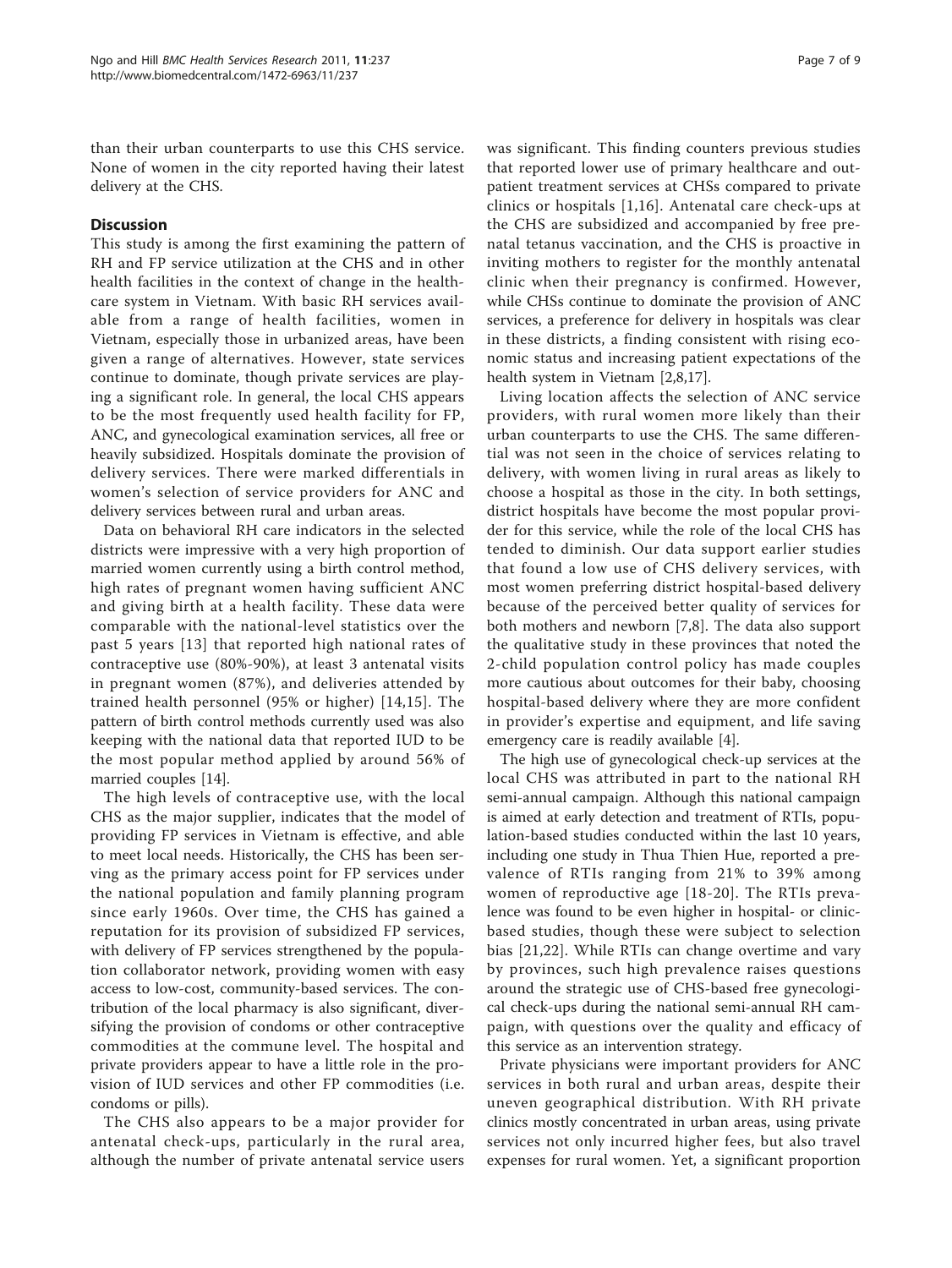<span id="page-7-0"></span>of rural women used private clinics during their latest pregnancy. Previous studies report criticism of state facilities and a preference for reproductive healthcare provided at private clinics, though, paradoxically, these private clinics are serviced by physicians who routinely work in state health facilities [[23\]](#page-8-0). In the private clinics, clients may be entitled to direct access to more senior clinicians, and find staff more responsive, compared to their reception in state services [\[23](#page-8-0)]. While CHSs maintained dominance in provision of ANC services, there was a clear upwards trend for the use of private antenatal services, consistent with trends for other health service use in Vietnam [[1,2\]](#page-8-0).

In essence, the patterns of RH service provider choice were driven by socio-economic and geographic factors. Women of lower socio-economic status, who were farmers, earning a lower income, having more than 2 children, and living in a rural area were more likely to use antenatal, delivery, and/or gynecological check-up services at the local CHS. This finding is consistent with previous studies that found the poor tend to use the CHS more frequently than the rich [[1,24\]](#page-8-0).

Among the 2 provinces, a higher percentage of women in Thua Thien Hue reported visiting their local CHS for ANC and gynecological check up services. This difference can be explained by the higher number of CHSs in sampled communes in Thua Thien Hue staffed by a doctor (13), compared to those in Vinh Long (10) [[25](#page-8-0)]. In Vinh Long, 2 of 3 districts included in the survey had an accredited private RH clinic, while there were none in rural districts of Thua Thien Hue. This was reflected in the findings that more rural women in Vinh Long used antenatal check-ups at private clinics and fewer of them used this service at the CHS compared to their counterparts in Thua Thien Hue, though in both provinces, there were low levels of delivery in private facilities. This difference also indicates a shift from CHSs to private doctors for ANC services where they are locally accessible, reducing the use for services delivered through the CHS system.

The study findings should be considered in conjunction with the limitations of the research. The sample was drawn from districts purposively selected for the intervention project, and thus not representative for the whole province. Although the percentage of women who have a current sexual partner (3%) was consistent with national data on prevalence of premarital sex among young women (5.2%), [[26\]](#page-8-0) the sample of unmarried women was too small for meaningful statistical analyses. Data were self-reported, and may incur recall bias with regards to the history of RH service use, particularly with ANC and delivery services.

### Conclusions

Although the CHS in this study retains significant utilization rates and constitutes an important provider of primary RH services, it is under challenge on three fronts. The first challenge is from the significant use of private practice for ANC, where clients have direct access to higher grades of health care providers, and are willing to pay higher fees for their perceptions of better quality of care. Secondly, although the semi-annual gynecological screening continues to attract significant numbers of women with its subsidized service, its effectiveness as a population strategy is questionable, and the quality of services needs evaluation. Thirdly, the preference for delivery in district hospitals over CHS is marked, and arguably, government services would do well to move towards strengthened referral services and shared care with the CHS, rather than invest in duplication of these functions at both levels.

To address these challenges, the CHS system needs to be responsive to specific local needs. In areas with accessible alternative health services reducing the need for CHS services, rationalizing of services is needed. Those CHSs that attempt to function in the shadow of hospital facilities need to be protected by referral practices and clear differentiation of services to avoid unnecessary provision of routine RH care by more costly staff, in higher cost level facilities. At the same time, efforts should be made to improve service quality at the local CHS as the economy improves and clients demonstrate growing demand for higher quality services. With the reduction in government subsidies, a responsive payment scheme must be developed at the CHS level that generates income for the sustainable provision of quality services, but retains subsidized services for the poor who continue to rely on their local CHS for basic reproductive healthcare.

# Additional material

[Additional file 1: S](http://www.biomedcentral.com/content/supplementary/1472-6963-11-237-S1.DOC)tudy questionnaire.

#### Abbreviations

ANC: Antenatal care; CHS: Commune Health Station; CI: Confidence Interval; FP: Family Planning; IUD: Intra uterine device; RH: Reproductive Health; OR: Odd Ratios

#### Acknowledgements

This study is part of a project funded by European Commission, entitled: "Building capacity in local authority and private sector sexual and reproductive healthcare providers in Vietnam", and implemented through Marie Stopes International (MSIV) Vietnam. The authors would like to thank MSIV project staff for their valuable comments on the research protocol and data collection tools and their institutional support in implementing data collection. The analysis was undertaken as part of the Evidence for Health Policy in Vietnam (VINE) Project funded by the Atlantic Philanthropies.